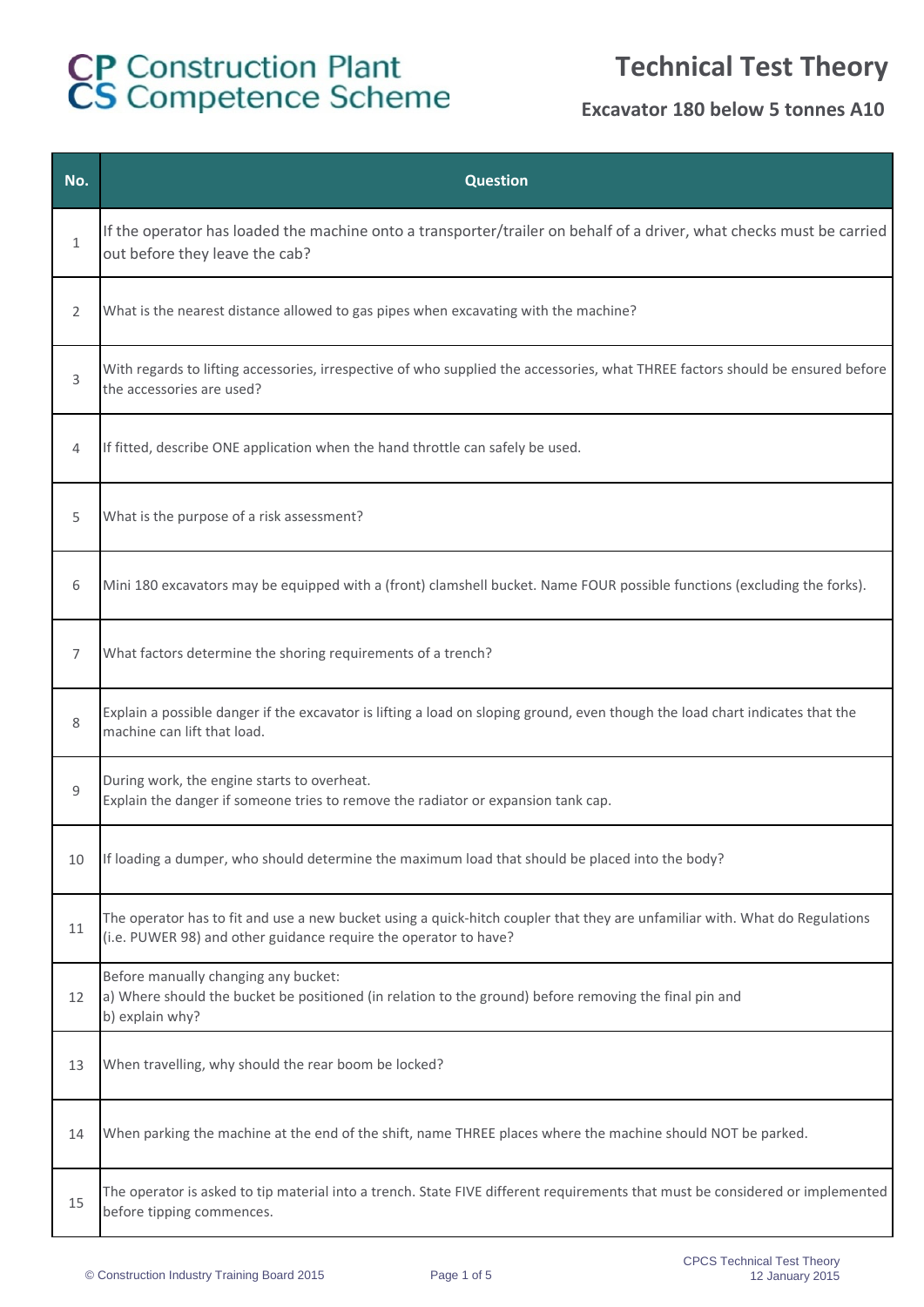## **Technical Test Theory**

| No. | <b>Question</b>                                                                                                                                                                   |
|-----|-----------------------------------------------------------------------------------------------------------------------------------------------------------------------------------|
| 16  | Many small 180 excavators are not fitted with a cab. Name TWO environmental effects can have an effect on the welfare of<br>the operator.                                         |
| 17  | Why should an excavator be re-fuelled at the end of the day?                                                                                                                      |
| 18  | Why must the seat belt be worn, even with the cab door closed?                                                                                                                    |
| 19  | Apart from the operator, who else may need to use the machine's Operator's Manual?                                                                                                |
| 20  | What does the Health and Safety at Work Act require employers to do with regards specifically to plant?                                                                           |
| 21  | Give TWO reasons why, wherever possible, operators should excavate the ground in layers.                                                                                          |
| 22  | If a yellow-coloured marker tape is unearthed during excavating, which TWO types of services could this indicate?                                                                 |
| 23  | Name THREE ways in which an operator can minimise their impact upon the environment whilst using the machine.                                                                     |
| 24  | If setting up to excavate in a confined area, name TWO things that should be taken into account before starting.                                                                  |
| 25  | What are the possible outcomes of facing prosecution for not complying with legislation and regulations?                                                                          |
| 26  | Give TWO examples of where The Work at Height Regulations may apply to 180 excavator operations.                                                                                  |
| 27  | a) What determines the minimum distances that any part of plant and machinery has to be kept from over head electricity<br>lines and<br>b) explain why a distance should be kept. |
| 28  | If setting up to work in a pedestrianised area, state THREE factors that need to be taken into account.                                                                           |
| 29  | Describe TWO actions to be taken for an open trench at the end of a working day.                                                                                                  |
| 30  | The operator is asked to excavate a new trench. State FIVE different requirements that must be considered or implemented<br>before work commences.                                |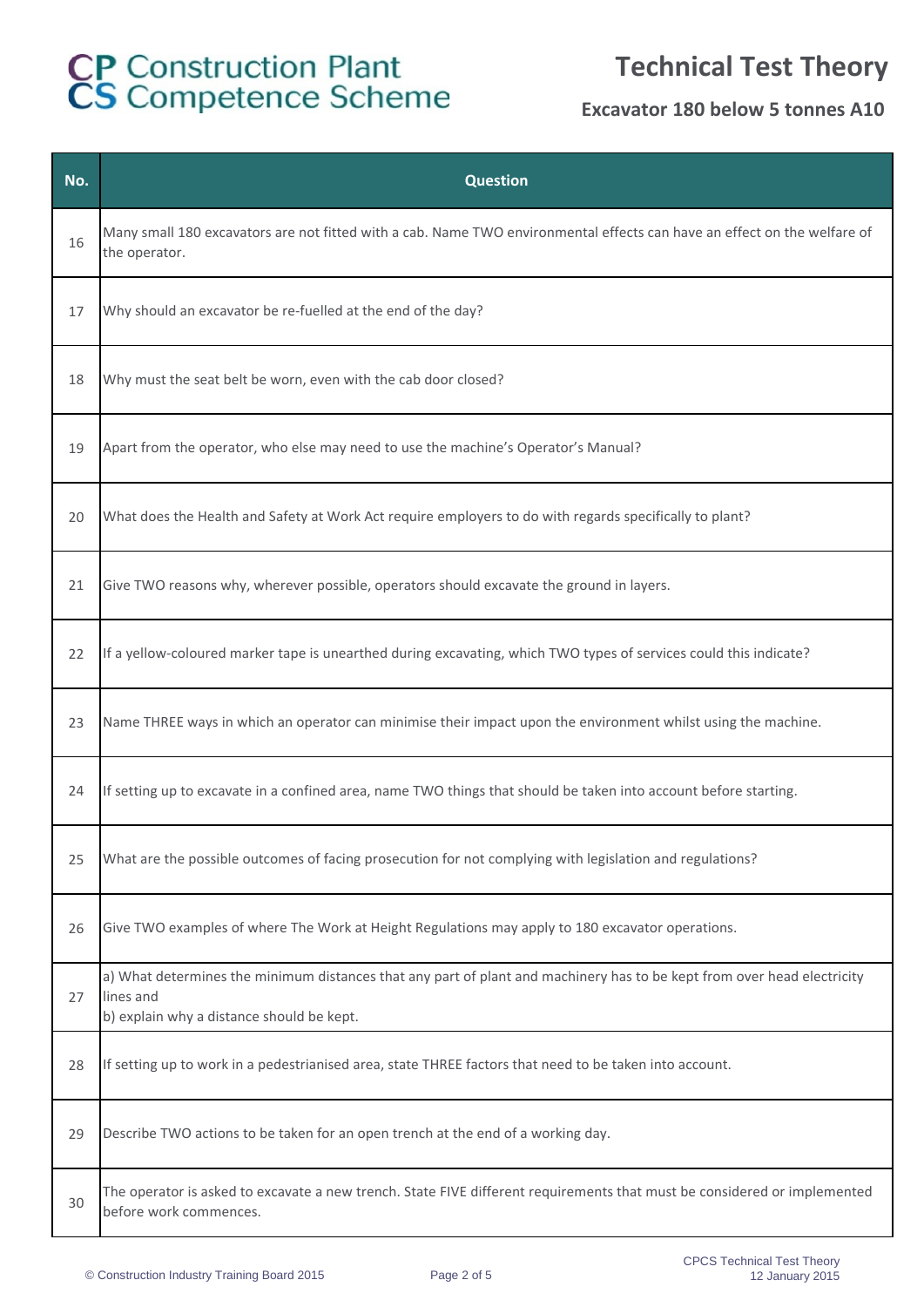## **Technical Test Theory**

| No. | <b>Question</b>                                                                                                                                                                                                                                                  |
|-----|------------------------------------------------------------------------------------------------------------------------------------------------------------------------------------------------------------------------------------------------------------------|
| 31  | What is the definition of, or how can a hazard be described?                                                                                                                                                                                                     |
| 32  | Cable avoidance tools (CATs) can detect a variety of buried services. What type of material do they have limitations in<br>locating?                                                                                                                             |
| 33  | Give FOUR reasons that may cause the excavator to tip over sideways.                                                                                                                                                                                             |
| 34  | If the excavator is carrying out deep excavating work using the full working range, what hazard may occur?                                                                                                                                                       |
| 35  | If a load is lifted using the backhoe unit that is in line with the machine, when slewing the load fully to the left or right, the<br>machine can become unstable. Explain why.                                                                                  |
| 36  | Before lowering into or moving a pipe into a trench, what trench-related checks must be made?                                                                                                                                                                    |
| 37  | If the excavator is being travelled or working on the public highway, including adjacent pavements and verges, the Road<br>Traffic Act applies.<br>a) What type of licence and which classes should the operator hold and<br>b) what is the minimum age allowed? |
| 38  | What is the meaning of this hand signal (being demonstrated by the Tester)?                                                                                                                                                                                      |
| 39  | In what situation does a hard hat NOT need to be worn when operating a 180 excavator?                                                                                                                                                                            |
| 40  | Name THREE ways that a plant operator can contribute in ensuring repeat business with the client or principal contractor.                                                                                                                                        |
| 41  | What THREE main duties of the Health and Safety at Work Act must employees follow?                                                                                                                                                                               |
| 42  | Using the Operator's Manual, state the cold-starting procedure for the machine.<br>Note: The Operator's Manual for the machine being used for the test MUST be available for reference by the candidate.                                                         |
| 43  | The operator has been asked to drive the machine onto a transporter/trailer.<br>a) Who is responsible for the loading operations and<br>b) state FOUR actions to be considered by the operator before loading commences?                                         |
| 44  | a) What is the minimum distance allowed near open trenches when travelling with a loaded front bucket and<br>b) explain why?                                                                                                                                     |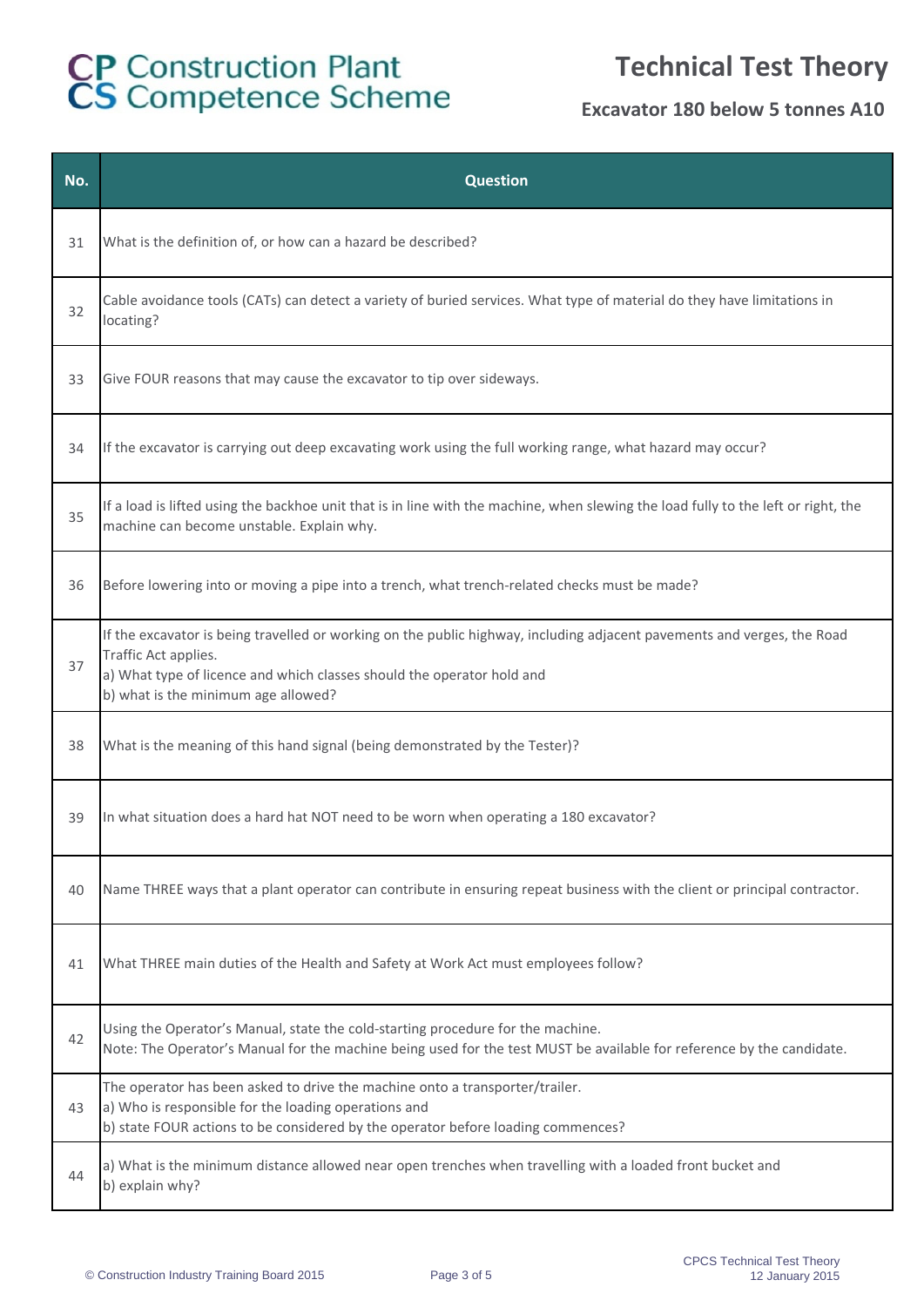## **Technical Test Theory**

| No. | <b>Question</b>                                                                                                                                          |
|-----|----------------------------------------------------------------------------------------------------------------------------------------------------------|
| 45  | After shutting down the engine, why should the hydraulic operating levers be cycled?                                                                     |
| 46  | What is regarded as the most productive position for a dumper to be in when being loaded with a 180 excavator working from<br>a stockpile?               |
| 47  | Give THREE reasons why an oversize bucket should not be used when excavating trenches to specification.                                                  |
| 48  | What is the purpose of a roll or ROPS frame?                                                                                                             |
| 49  | If checking the oil level using a dipstick, why must gloves be worn?                                                                                     |
| 50  | Why must excavator operators not begin to load vehicles until the forward tipping dumper driver is clear of their machine?                               |
| 51  | Before leaving the cab for a rest break, after parking and switching off the machine, what final action must be carried out?                             |
| 52  | Explain ALL visual checks that must be carried out on all types of quick-hitch bucket attaching systems before use.                                      |
| 53  | If the operator has to top-up the hydraulic oil, state TWO precautions to ensure cleanliness of the system.                                              |
| 54  | Where should the excavator's Operator's Manual be kept and why?                                                                                          |
| 55  | Describe ONE physical method of checking that a bucket is fully secured to the quick-hitch coupler prior to work.                                        |
| 56  | What makes up the total (or gross) weight of a load that is to be lifted?                                                                                |
| 57  | List SIX typical subject areas that should be covered in a site induction.                                                                               |
| 58  | If a trench has a depth of 1 metre:<br>a) what is the minimum distance to maintain from the edge of the trench when placing spoil and<br>b) explain why? |